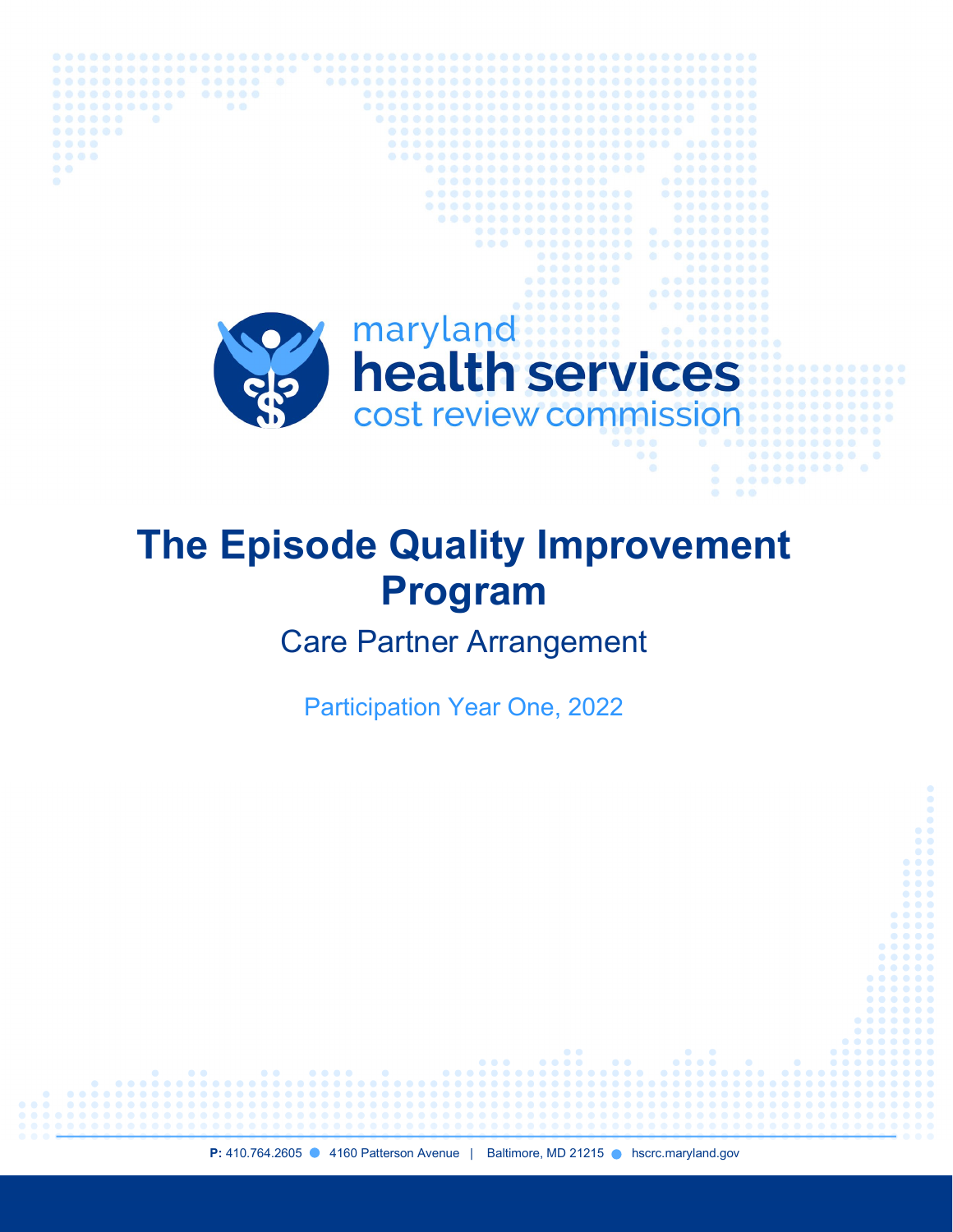

# **Table of Contents**

| Introduction - The Episode Quality Improvement Program (EQIP)                     |                |
|-----------------------------------------------------------------------------------|----------------|
| <b>Care Partner Eligibility</b>                                                   | $\mathbf 2$    |
| <b>CRP Entity Responsibilities - University of Maryland Medical Center (UMMC)</b> | 3              |
| <b>EQIP Incentive Payments</b>                                                    | 4              |
| <b>Dissavings Accountability</b>                                                  | 5              |
| <b>Quality Accountability</b>                                                     | 5              |
| <b>Care Partner Integrity</b>                                                     | 5              |
| <b>Patient Rights</b>                                                             | 5              |
| <b>Beneficiary Choice and Notice</b>                                              | 6              |
| <b>Care Redesign Program Committee</b>                                            | 6              |
| <b>State Reporting Requirements to CMS</b>                                        | $\overline{7}$ |
| <b>Program Integrity</b>                                                          | 7              |
| <b>Effect of Termination</b>                                                      | 8              |
| <b>Care Partner Arrangement Form</b>                                              | 9              |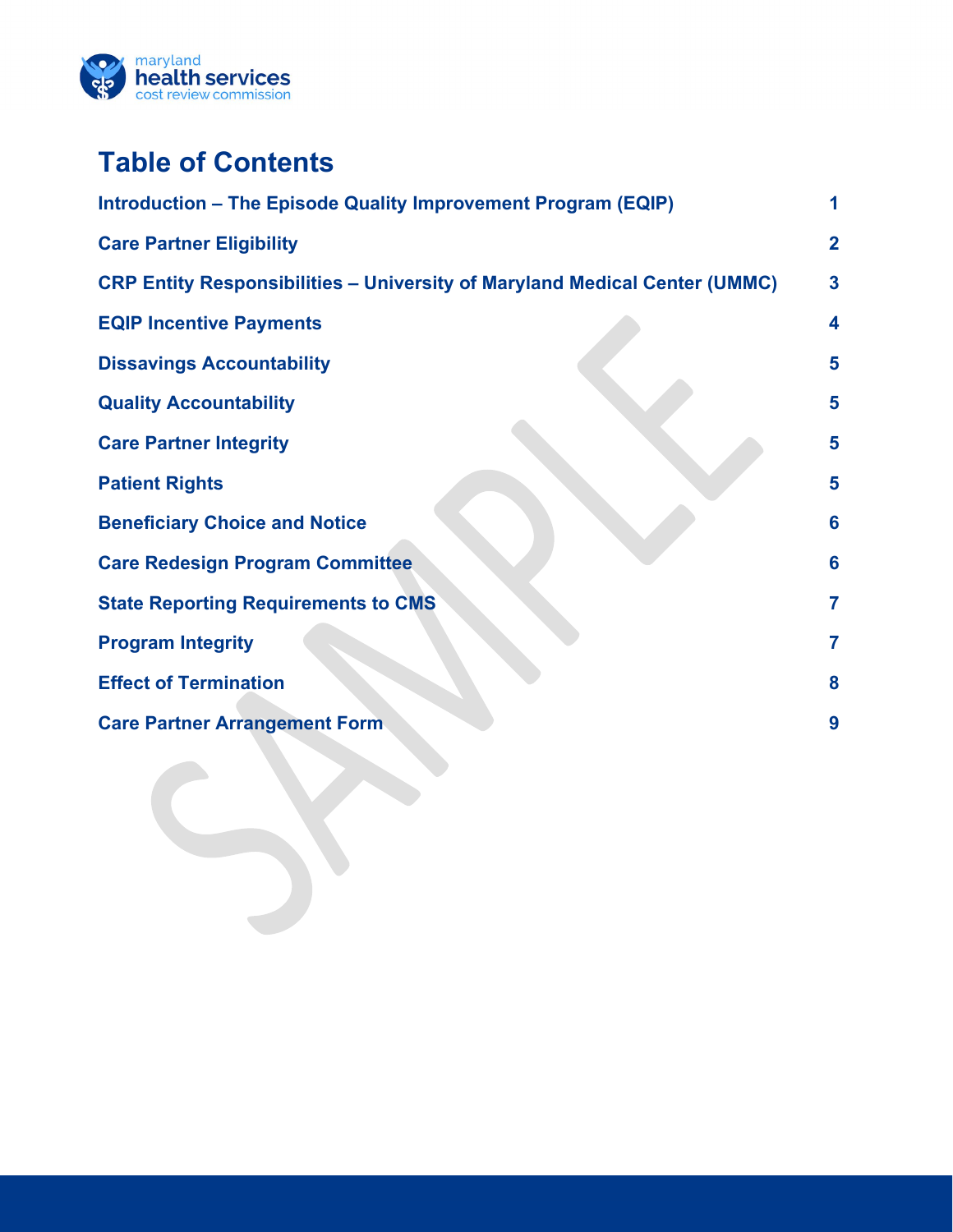

# <span id="page-2-0"></span>**Introduction – The Episode Quality Improvement Program (EQIP)**

Maryland's Total Cost of Care Model includes a Care Redesign Program, which enables the State to create alignment with providers to provide more coordinated care to Medicare beneficiaries. Under the Care Redesign Program, the State of Maryland can share savings created from care improvement activities performed on Medicare Beneficiaries and incentivize improved quality of care. Maryland modeled EQIP on bundled payment programs available through the Centers for Medicare and Medicaid Services (CMS) and other private payer bundled payment programs.

Starting in January 2022, specialty physicians (Care Partners) in Maryland will be able to participate in the Episode Quality Improvement Program (EQIP) as an "EQIP Entity", either individually or with a multiple Care Partners as defined during enrollment. The first performance year (PY1) runs from January 1<sup>st</sup>, 2022, through December 31, 2021. Participation opportunity is annual and at the will of each Care Partner.

Episodic payment models bundle payments to health care providers for certain items and services furnished during an episode of care. EQIP's episodic payment approach creates incentives for physicians to coordinate across settings of care, generate savings to Medicare and improve quality. EQIP Care Partners will achieve this through better care management during episodes; eliminating unnecessary care; and reducing emergency department visits, unnecessary hospital admissions and readmissions. EQIP will enable the CRP Entity, the University of Maryland Medical Center, to provide Incentive Payments to EQIP entities that help achieve these goals.

EQIP runs through the Care Redesign Program (CRP), enabled by the Maryland Total Cost of Care Model Agreement (TCOC Model Agreement) and the Care Redesign Program Participation Agreement (CRP PA).[1](#page-2-1) This Care Partner Arrangement and its parameters are outlined both in the CRP PA and TCOC Model Agreement and should satisfy all CMS requirements. Additionally, On December 14, 2018 the OIG and CMS jointly issued Fraud and Abuse [waivers](https://www.cms.gov/Medicare/Fraud-and-Abuse/PhysicianSelfReferral/Downloads/md-tcoc-crp-waiver.pdf) for specified arrangements entered into pursuant to the Maryland Total Cost of Care Model Care Redesign Program.<sup>[2](#page-2-2)</sup> Signature of this Arrangement acknowledges the heretofore mentioned legal arrangements and the CMS waiver coverage of activities within the scope of EQIP.

EQIP promotes the following objectives:

- *Financial Accountability*: Create physician financial accountability for the outcomes of improved quality and reduced spending, in the context of acute and chronic episodesof care.
- *Care Redesign*: Support and encourage physicians who are interested in continuously transforming care to align with value-based payment policy.
- *Clinical Data Analysis and Feedback*: Decrease the cost of an episode by eliminating unnecessary or low-value care, shifting care to lower-cost settings, increasing care

<span id="page-2-1"></span><sup>1</sup>

[https://hscrc.maryland.gov/Documents/Care%20Redesign/CRP%20PP4%20Participation%20Agreement%](https://hscrc.maryland.gov/Documents/Care%20Redesign/CRP%20PP4%20Participation%20Agreement%20.docx) [20.docx](https://hscrc.maryland.gov/Documents/Care%20Redesign/CRP%20PP4%20Participation%20Agreement%20.docx) , https://hscrc.maryland.gov/Documents/Modernization/TCOC-State-Agreement-CMMI-FINAL-Signed-07092018.pdf

<span id="page-2-2"></span><sup>2</sup> [https://www.cms.gov/Medicare/Fraud-and-Abuse/PhysicianSelfReferral/Downloads/md-tcoc-crp](https://www.cms.gov/Medicare/Fraud-and-Abuse/PhysicianSelfReferral/Downloads/md-tcoc-crp-waiver.pdf)[waiver.pdf](https://www.cms.gov/Medicare/Fraud-and-Abuse/PhysicianSelfReferral/Downloads/md-tcoc-crp-waiver.pdf)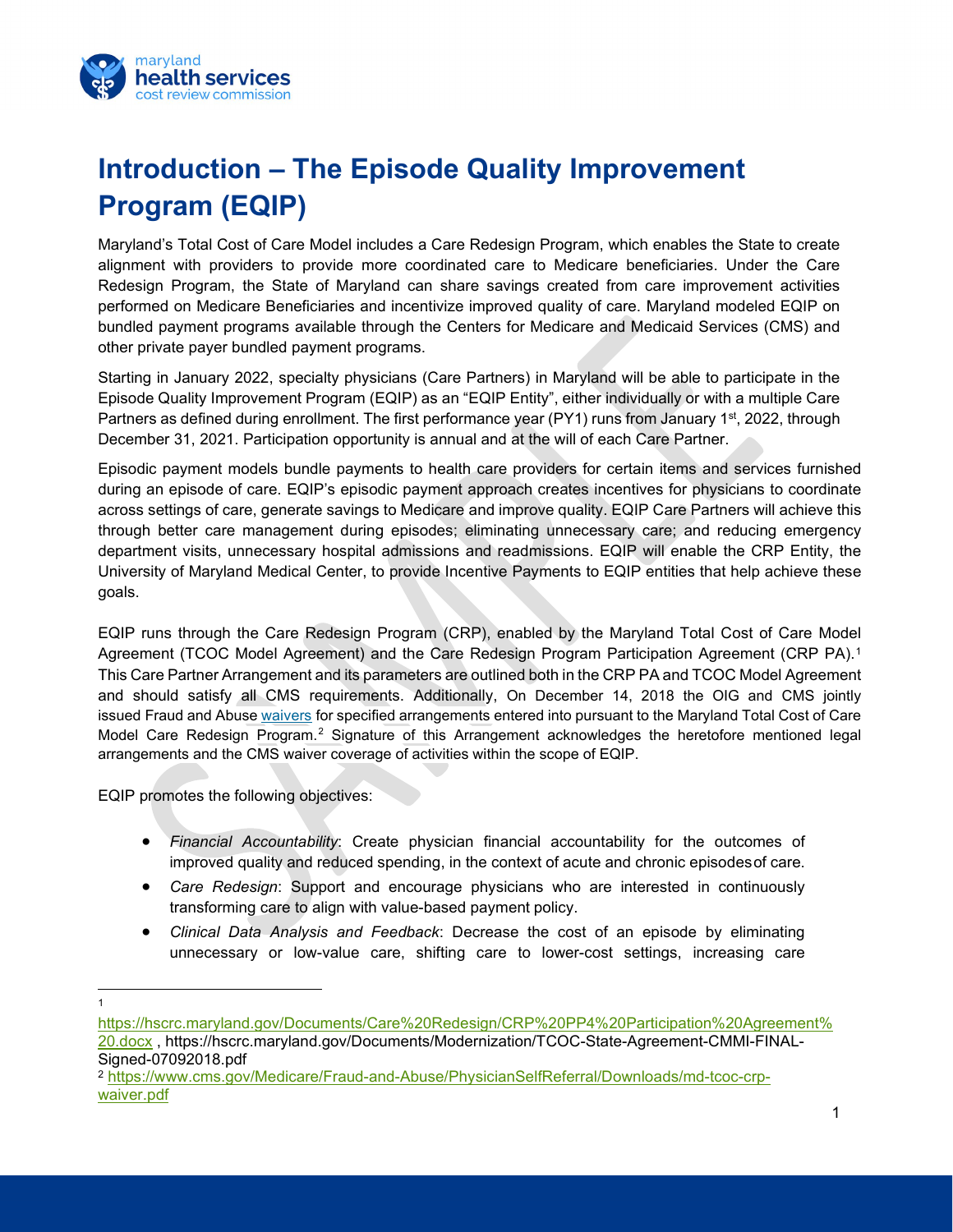

coordination, and fostering quality improvement.

- *Physician Engagement*: Create environments that stimulate rapid development of new evidence-based knowledge and shift towards physician-focused, value-based care reimbursement.
- *Patient and Caregiver Engagement:* Increase the likelihood of better health at lower cost through patient education and ongoing communication throughout the clinical episode

**For purposes of this Care Partner Arrangement, the Care Partner is participating in an EQIP Entity named:** [INSERT EQIP ENTITY NAME AND ID HERE]

**EQIP Entities may choose one or more of 15 different clinical episodes to participate in. These episodes will be designed and measured by the Prometheus Episode Grouper algorithm. For purposes of this Care Partner Arrangement, the Care Partner is participating in an EQIP Entity that will participate in the following clinical episodes**: [INSERT EPISODES HERE]

Clinical episodes are triggered by the submission of a claim for a specified, relevant procedure and/or diagnosis. Episodes contain a pre-trigger and post-trigger period that determine the time point for how far the relevant cost accounting looks backwards and forward to calculate relevant episode costs. EQIP will use a retrospective bundled payment approach where the usual fee-for-service (FFS) payments are made, and the total FFS payment for the clinical episode is then retrospectively reconciled against a Target Price set at baseline and trended forward for relevance to performance year costs.

# <span id="page-3-0"></span>**Care Partner Eligibility**

To be a care partner, you must continuously meet the Medicare provider enrollment requirements at 42 CFR 424.500 et seq., including having a valid and active National Provider Identifier (NPI) and reporting all changes to enrollment information to CMS consistent with 42 CFR 424.516. Any Medicare providers and suppliers are eligible to participate in EQIP if they are one of the following:

- General or specialist physician,
- Clinical nurse specialist or nurse practitioner, or,
- Physician assistant.

**Care partners who sign this agreement are attesting that they take responsibility for either the overall management and coordination of patients who trigger an EQIP episode OR play a critical role in the patient's continuum of care during the EQIP episode**.

Care Partners must also:

• **Use an Electronic Medical Record.** As with other CMS programs, the use of CMS secured, and certified, electronic health (medical) records (CEHRT) is required. Signature of this Arrangement attests that the signatory is utilizing CERHT in a manner that creates a summary record of care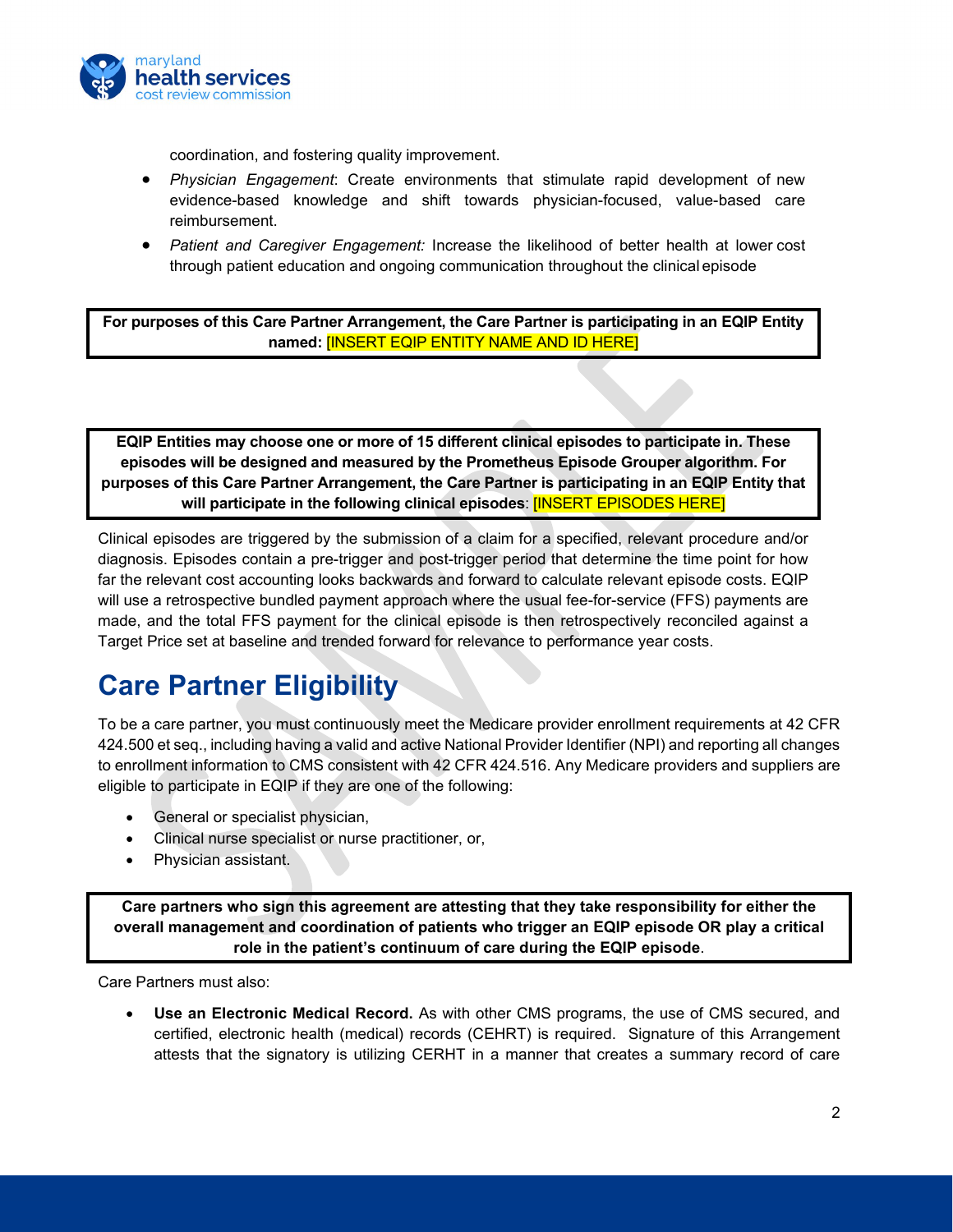

formatted according to the standard adopted at  $45$  CFR  $170.205(a)(3)$  that includes, where applicable, the Common Clinical Data Set as defined by 45 CFR 170.102.

- **Use CRISP, Maryland's Health Information Exchange.** Your EQIP Entity's lead Care Partner or Administrative proxy, must upload a current roster of EQIP Care Partners into CRISP prior to 9/1 annually. In addition, your Entity's lead Care Partner or administrative proxies will be responsible for submitting the clinical episode categories and interventions you plan to participate in for each performance year prior to 12/31 annually. Signature of this Arrangement attests that the Care Partner will utilize CRISP to electronically transmit the summary record of care, upon request by the HSCRC or CMS, to CRISP when you transition or refer a patient to another setting of care.
- **Agree to the EQIP Methodology for Performance Year One.** This documentation is available on the HSCRC Website and may be updated to reflect program changes.[3](#page-4-1) Signature of this Care Partner Arrangement indicates acknowledgement of EQIP methods and policy.

#### **This EQIP Care Partner will be considered a part of the EQIP Entity once the following two conditions are met:**

- 1. They pass CMS vetting in the Medicare Provider Enrollment, Chain, and Ownership System  $(PECOS)<sup>4</sup>$ , and,
- 2. They sign this Care Partner Arrangement on, or prior to, December 31<sup>st</sup>, 2021.

# <span id="page-4-0"></span>**CRP Entity Responsibilities – University of Maryland Medical Center (UMMC)**

**It is not required to have privileges, an active contract or relationship with UMMC beyond this Care Partner Arrangement to participate in EQIP. The HSCRC and CMS will maintain all policy decisions, calculation and reporting for EQIP through CRISP.**

The University of Maryland Medical Center (UMMC) will sign and participate under the CRP Participation Agreement will act as the "CRP Entity" for EQIP. This partnership is required to qualify EQIP as an Advanced Alternative Payment Model (AAPM) with CMS, so that Care Partners may qualify for the Quality Payment Program. In this role, the CRP Entity will aggregate Care Partner Arrangements and distribute Incentive Payments to EQIP Entities. Any eligible Care Partner that practices in Maryland and meets program eligibility requirements will be eligible to participate in EQIP, regardless of prior, current or pending relationships with UMMC.

#### **UMMC will maintain its two functions in the following manner:**

(1) **Engagement and Contracting of Care Partners:** The HSCRC will invite eligible Care Partners to participate in EQIP, in accordance with the CRP PA and the CRP Calendar. The HSCRC must vet prospective Care Partners with CMS and indicate to UMMC which Care Partners should have an executed Care Partner Arrangement. The HSCRC will submit the final lists of certified Care Partners— i.e., those Care Partners that have signed Care Partner Arrangements—to CMS. Care Partners must be certified with CMS to be eligible to receive incentive payments. UMMC is responsible for executing Care Partner Arrangements prior to the start of the Performance Year.

<span id="page-4-1"></span><sup>3</sup> [https://hscrc.maryland.gov/Documents/EQIP%20Year%201%20User%20Guide%20-](https://hscrc.maryland.gov/Documents/EQIP%20Year%201%20User%20Guide%20-%20V1_Published_7_9_21.pdf)

[<sup>%20</sup>V1\\_Published\\_7\\_9\\_21.pdf](https://hscrc.maryland.gov/Documents/EQIP%20Year%201%20User%20Guide%20-%20V1_Published_7_9_21.pdf)

<span id="page-4-2"></span><sup>4</sup> <https://pecos.cms.hhs.gov/pecos/login.do#headingLv1>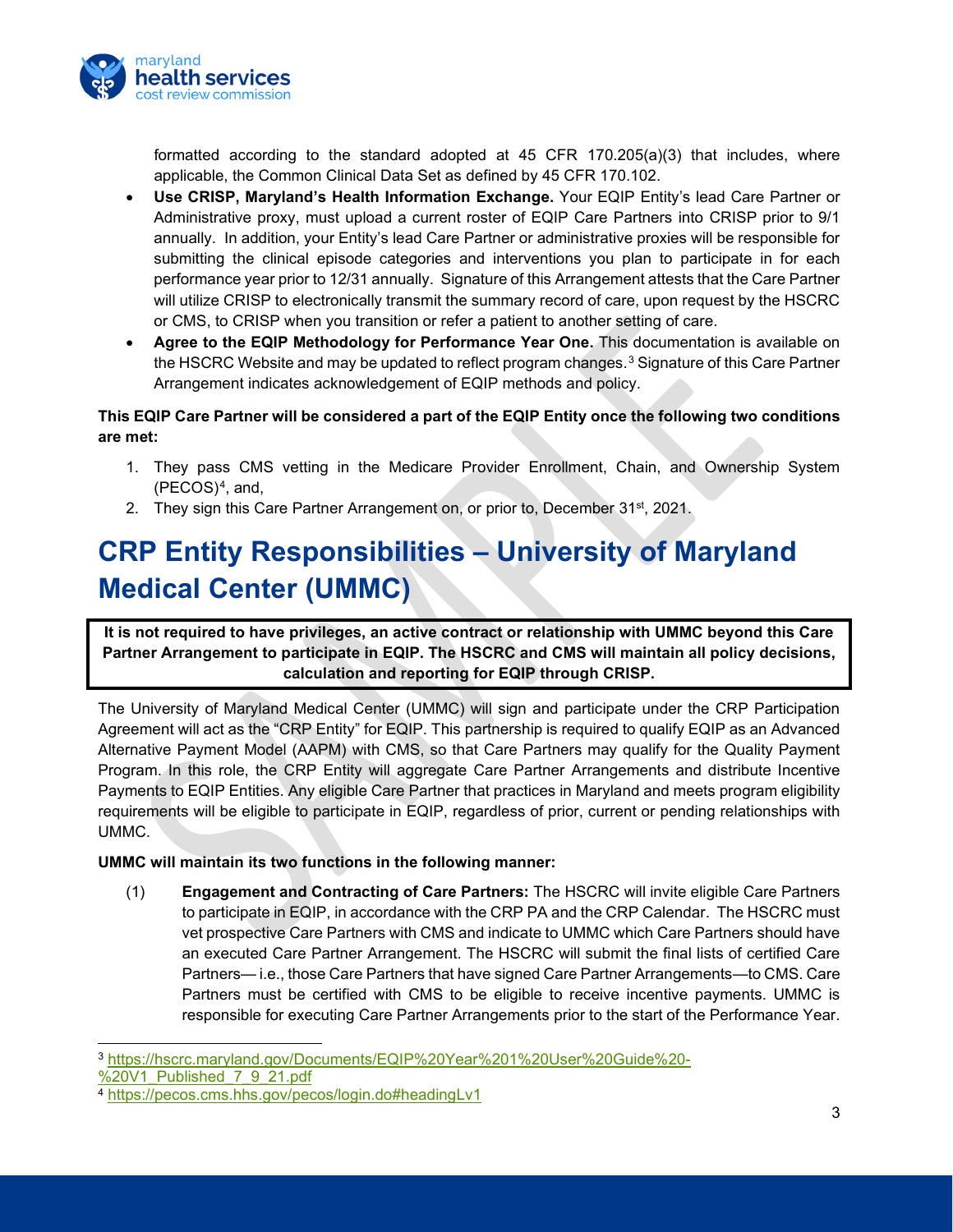

(2) **EQIP Incentive Payments to Care Partners:** HSCRC will calculate the Incentive Payments to Care Partners according to the most current EQIP policy for the performance year.<sup>1</sup> UMMC, the CRP Entity, must distribute incentives as per the HSCRC calculation. An annual reconciliation will compare actual Medicare fee-for-service (FFS) expenditures for all episodes triggered by the EQIP Entity to the final target price for those episodes (subject to adjustments based on quality performance). Reconciliation will occur at the EQIP Entity level, across all episodes. The CRP Entity will then distribute the full amount to Care Partners based on the HSCRC calculation as a lump-sum payment by July of the year following the Performance Year (July 2023).

**The CRP Entity, UMMC, will not have access to PHI, EQIP Entity/Care Partner analytics or any proprietary information to the EQIP Entity and Care Partner's practice outside of what is required to operationalize EQIP under this Arrangement.**

#### <span id="page-5-0"></span>**EQIP Incentive Payments**

The EQIP Entity is eligible to earn a reconciliation payment based on the cost of all Medicare FFS expenditures for the clinical episodes for which the EQIP Entity elects to participate in. The HSCRC will compare the Medicare FFS expenditures to a target price, based on the episodes created from relevant costs as determined by the Prometheus Episode Grouper.

**If, 1) the aggregate total Medicare FFS expenditures across all clinical episodes in the performance year is less than the aggregate target prices for those episodes from the baseline at the performance year volume, and 2) this amount is greater than three percent of the baseline aggregate, the EQIP Entity will receive a positive reconciliation amount.**

The EQIP Entity will be eligible for a share of their savings, or positive reconciliation amount based on their statewide ranking of episode costs. The final Incentive Payment will be the positive reconciliation amount, adjusted for the EQIP Entity's quality performance, as calculated and reported by the HSCRC. Technical documentation for this process is available at the HSCRC Website.1

The EQIP Entity is responsible for distributing the Incentive Payments to individual Care Partners. This agreement will not oversee or dictate Incentive Payment distribution amongst multiple Care Partners who participate in the EQIP Entity. Incentive payments will be paid to the EQIP Entity 18 months after the start of the first Performance Year via check or direct money transfer. This Care Partner acknowledges the EQIP Entity has elected the following Payment Remission Recipient for their Incentive Payment distribution: [PAYMENT REMISSION SOURCE GOES HERE]

In order to earn an Incentive Payment from the CRP Entity, Care Partners agree to perform care redesign interventions for patients in an EQIP Episode. The care redesign interventions, as elected by the EQIP Entity in the EQIP Entity Portal are: [INSERT INTERVENTION ELECTIONS].

CMS prohibits the CRP Entity from making an Incentive Payment in excess of 25 percent of each Care Partners Medicare FFS revenue in the prior year. In the event that the Incentive Payment would otherwise exceed 25 percent of last year's FFS revenue, the Incentive Payment will be capped at that amount. EQIP Entities will be informed of their collective Incentive Payment caps annually, prior to Incentive Payment distribution.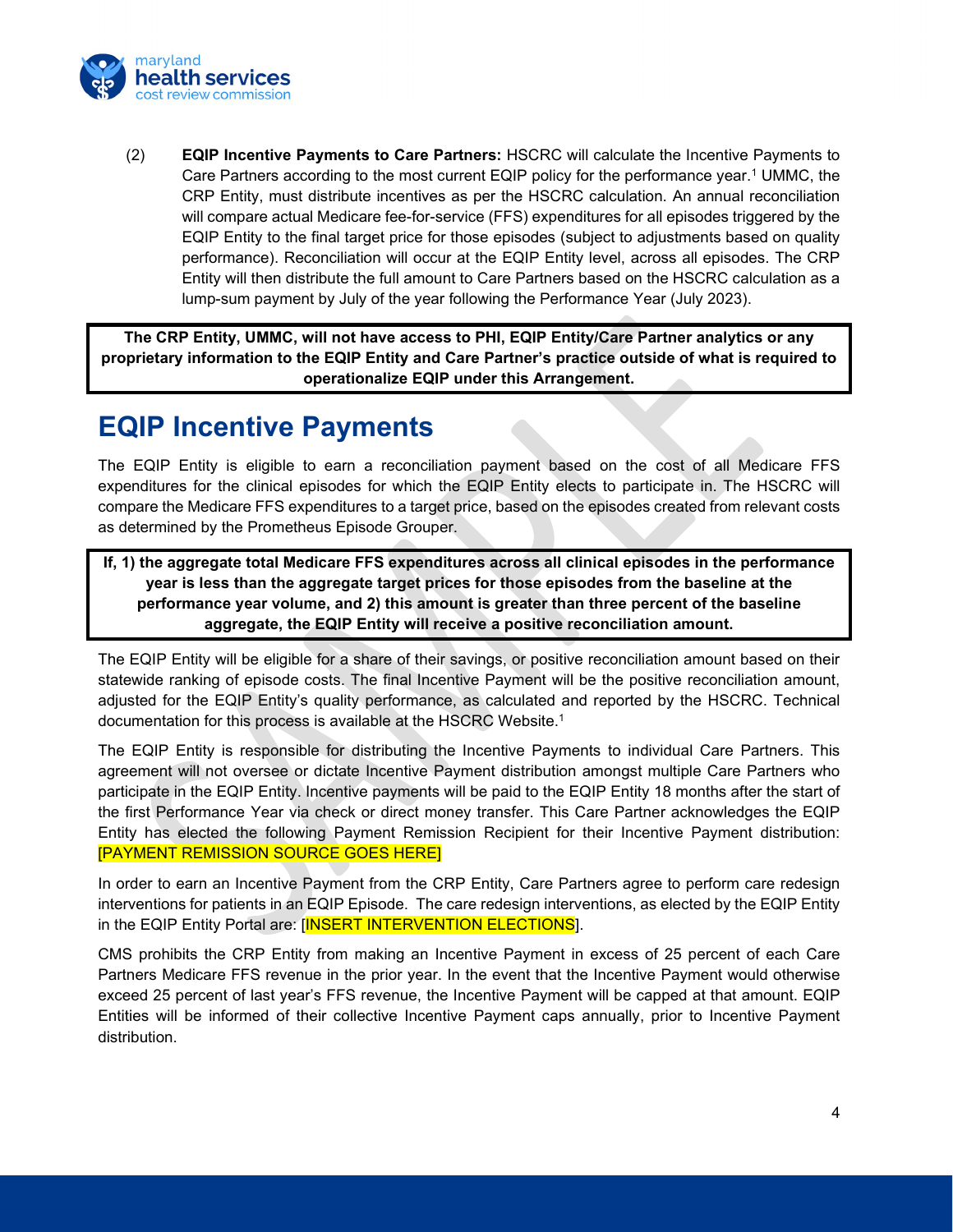

### <span id="page-6-0"></span>**Dissavings Accountability**

In lieu of collecting payments from EQIP Entities and Care Partners for negative performance against the Target Price in the performance year, the EQIP Entity will be subject to dissavings accountability. Accountability for dissavings, or exceeding the Target Price in the aggregate, is important to maintain in EQIP for AAPM status and program integrity.

#### **The dissavings accountability will come in two main components of EQIP's policy:**

- 1. If dissavings were created in the Prior Performance year, the HSCRC will deduct this amount from the next year's savings prior to calculating an incentive payment (if applicable).
- 2. If in any period the EQIP Entity's Target Price for the episode is in the lower two terciles of

the Tiered Shared Savings Rate (0-66<sup>th</sup> percentile of Statewide Target Prices) and the EQIP Entity had dissavings in the immediately previous performance year, the second consecutive year of dissavings will result in removal from the program.

### <span id="page-6-1"></span>**Quality Accountability**

Quality adjustment is required as a part of EQIP's AAPM status. By tying payment to performance on quality measures, EQIP incentivizes providers to improve quality of care while also improving efficiency. Additionally, since EQIP will be an AAPM for CMS's Quality Payment Program, including a potential 5% Part B bonus and MIPS exclusion, it is imperative that the program has strict quality standards to ensure fidelity to the federal programs. Therefore, the HSCRC will monitor and potentially remove EQIP Entities who achieve minimal quality performance, that is:

- If the PY performance rate in any quality measure for that year, for the EQIP Entity, is **below the 20th percentile in the benchmark**, the EQIP Entity will receive zero points for that measure and will receive notice that they are on 'probation' for the following PY, and,
- **If an EQIP Entity has two consecutive PYs on probation, this will result in automatic removal of the Entity from EQIP.**

### <span id="page-6-2"></span>**Care Partner Integrity**

Providing high quality patient care remains our priority while we strive to continue to improve health outcomes and operate more efficiently. The following safeguards have been built directly into the EQIP to maintain our quality standards:

- **No Change in Your Discretion**. Care Partners retain the ability to make decisions in the best interest of their patients, including the selection of devices, supplies and treatments.
- **Your Participation Is Key**. Care Partners will provide direction to care management teams to ensure the best course of care for their patients.

### <span id="page-6-3"></span>**Patient Rights**

• Maryland Medicare Beneficiaries have the right to Medically Necessary services made available by their Care Partners.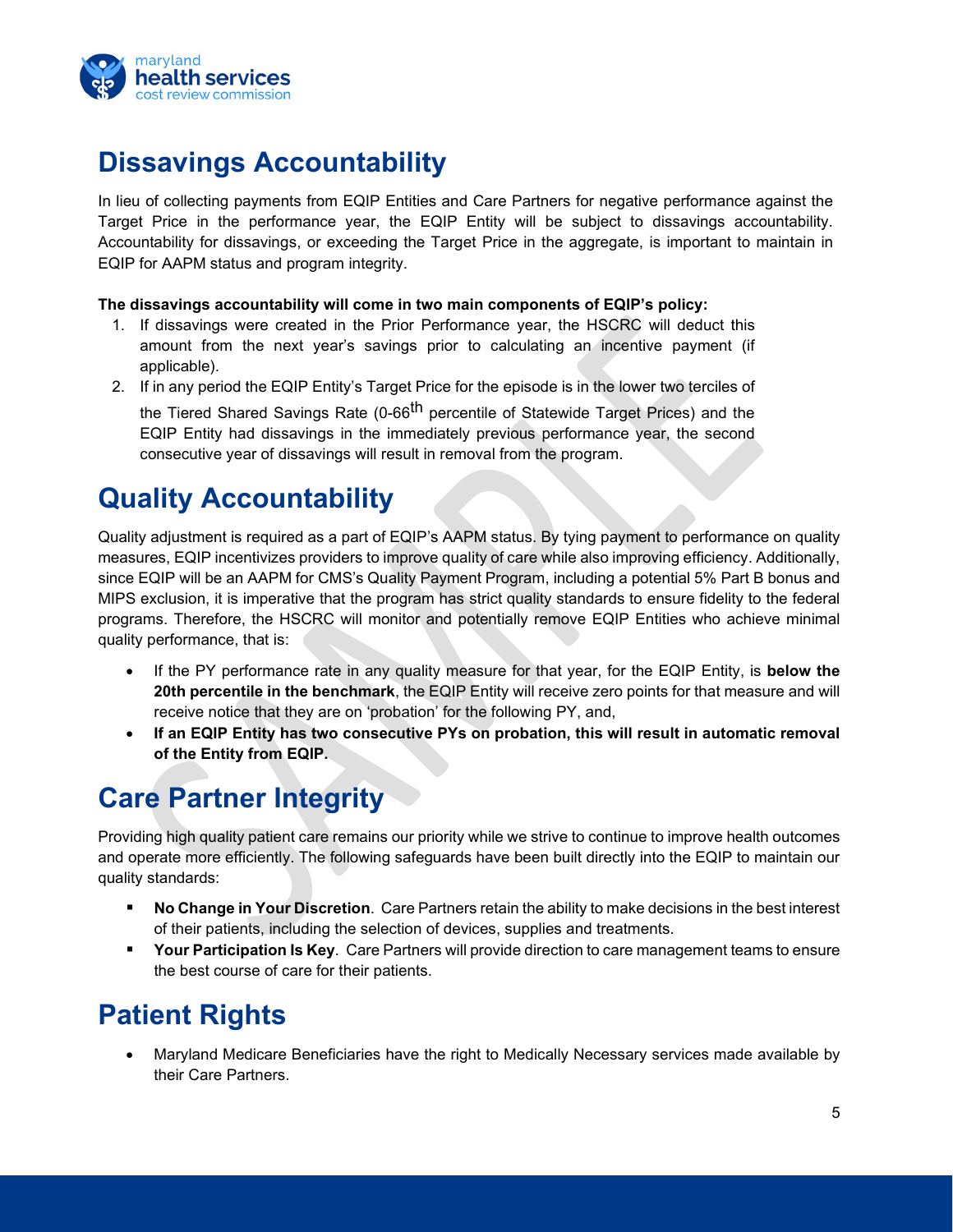

- Maryland Medicare Beneficiaries and their assignees can appeal claims determinations in accordance with 42 CFR part 405.
- Care Partners cannot avoid treating "at risk beneficiaries" (as defined at 42 CFR §425.20) or to target certain beneficiaries for any reason that could compromise the integrity of the CRP, the Maryland TCOC Model, the Medicare Program or other federal health programs, or the safety of Medicare beneficiaries.
- Care Partners cannot include CRP Interventions that discourage medically necessary services in the most appropriate setting.

#### <span id="page-7-0"></span>**Beneficiary Choice and Notice**

Care Partners cannot obstruct the choice of Maryland Medicare Beneficiaries to obtain health services from providers outside from the participating CRP Entity, EQIP Entity or Care Partners.

Medicare beneficiaries receiving care from the EQIP Care Partner will be given notice stating that the Care Partner, the EQIP Entity and its medical staff are participating in EQIP. The Care Partner's notice will indicate that Care Partners may receive financial incentives when meeting specific performance goals of improving quality, streamlining care, and reducing spending. EQIP does not allow beneficiaries to "opt out" of the payment methodology. However, the initiative will not affect beneficiaries' freedom to choose their health care provider, meaning that beneficiaries may elect to see a provider or supplier that does not participate in EQIP. These notices may be requested by the HSCRC for verification and compliance purposes.

#### <span id="page-7-1"></span>**Care Redesign Program Committee**

The State and HSCRC will work with the CRP Entity, the University of Maryland Medical Center, to maintain a Care Redesign Program Committee that ensures compliance with the Care Redesign Program requirements. The Care Redesign Program Committee will:

- Provide oversight on the implementation of the care redesign and quality improvement components of the Care Redesign Program(s), including options for the EQIP Entity's selection of Care Redesign Interventions,
- Provide a forum for sharing ideas, identifying problems, and developing solutions,
- Offer the internal framework and leadership to ensure the integrity of and opportunity for success of the Care Redesign Program(s), and,
- Monitor participation in the Care Redesign Program(s) to ensure compliance with applicable requirements of the participant CRP Entity's GBR Agreement and the All-Payer Model.

All Care Partners and EQIP Entities in EQIP are invited to participate in the Care Redesign Program Committee meetings.

**Your feedback to the Program Committee is always welcome.** If you have concerns about the implementation of the EQIP, or how the program is working for you and your patients, please contact Madeline Jackson-Fowl, Chief of Payment Reform at the Health Services Cost Review Commission [madeline.jackson@maryland.gov].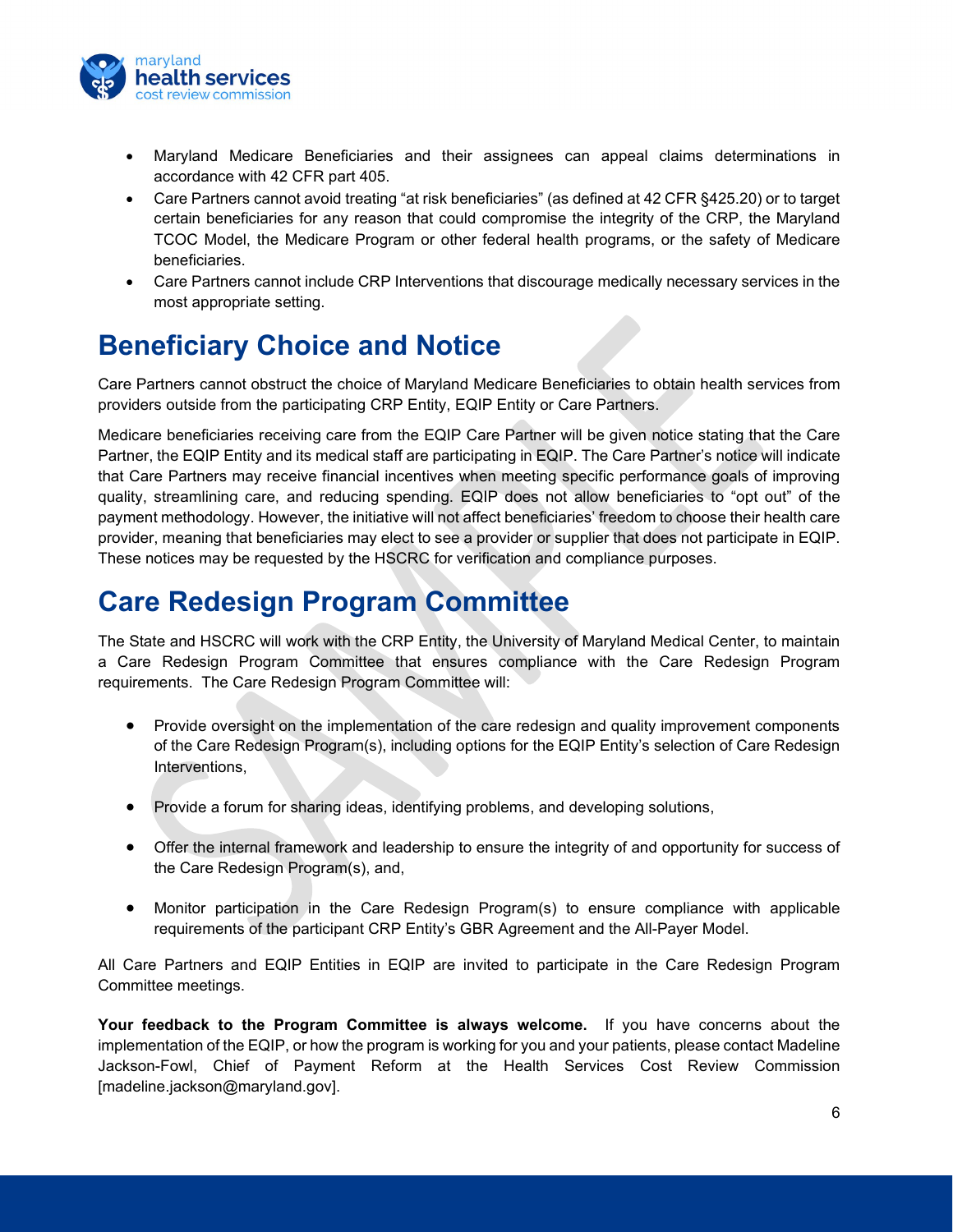

# <span id="page-8-0"></span>**State Reporting Requirements to CMS**

In EQIP, the State is required to report certain data to CMS on behalf of Care Partners, including the number of Clinical Episode Categories and Care Redesign Interventions engaged in by EQIP Entities.

#### **To ensure that then State can satisfy its obligations to CMS, you, your employees and contractors may be required to:**

- Cooperate with the State and CMS in complying with the monitoring, reporting and auditing requirements associated with the Care Redesign Program. Current monitoring and reporting policy requires EQIP Entities to upload their Care Partner lists, select clinical episode categories for participation and indicate which care redesign interventions will be deployed.
- As applicable and/or requested, provide the State underlying data, and sufficient access to your records, information and data as necessary for purposes of satisfying the monitoring and reporting requirements associated with the Care Redesign Program.
- Maintain, for a period of ten (10) years from the expiration or termination of this Agreement, and, subject to applicable law, give the State and CMS the right to audit, inspect, investigate and evaluate any of your books, contracts, records, documents and other evidence that relates to (i) this Agreement or your compliance with the TCOC Model, and (ii) the quality or safety of services furnished under a Care Redesign Program.

### <span id="page-8-1"></span>**Program Integrity**

Performance under the Care Redesign Program will be monitored by the State and CMS to ensure the program encourages delivery of high-quality services to the participants and does not result in unintended consequences, including cost shifting or underutilization of services.

- State or CMS oversight of the program may result in the imposition of a Performance Improvement Plan (PIP) or corrective action plan for your EQIP Entity. You, the Care Partner, your employees and contractors will comply with the PIP or corrective action plan, as applicable. The State and CMS will provide you with all required information from any PIP or corrective action plan.
- If CMS or the State determines the EQIP Entity (i) has materially breached any Care Redesign Program requirements, (ii) has compromised the integrity of any of the CRP Entity's Care Redesign Program(s), or (iii) has past or present Medicare program integrity issues, then you, your employees and contractors will cooperate with CMS or the State with respect to any on-site visit, interviews or requests for information.
- The State or CMS may terminate an EQIP Entity or Care Partner due to failure to satisfy program requirements. In the event of EQIP termination, within 5 business days the HSCRC shall provide written notice of the effective date of the termination to the EQIP Entity or Care Partner.

**The CRP Entity and State will collectively terminate this Care Partner Arrangement as required by CMS or the State if CMS or the State determines that you, the Care Partner,:**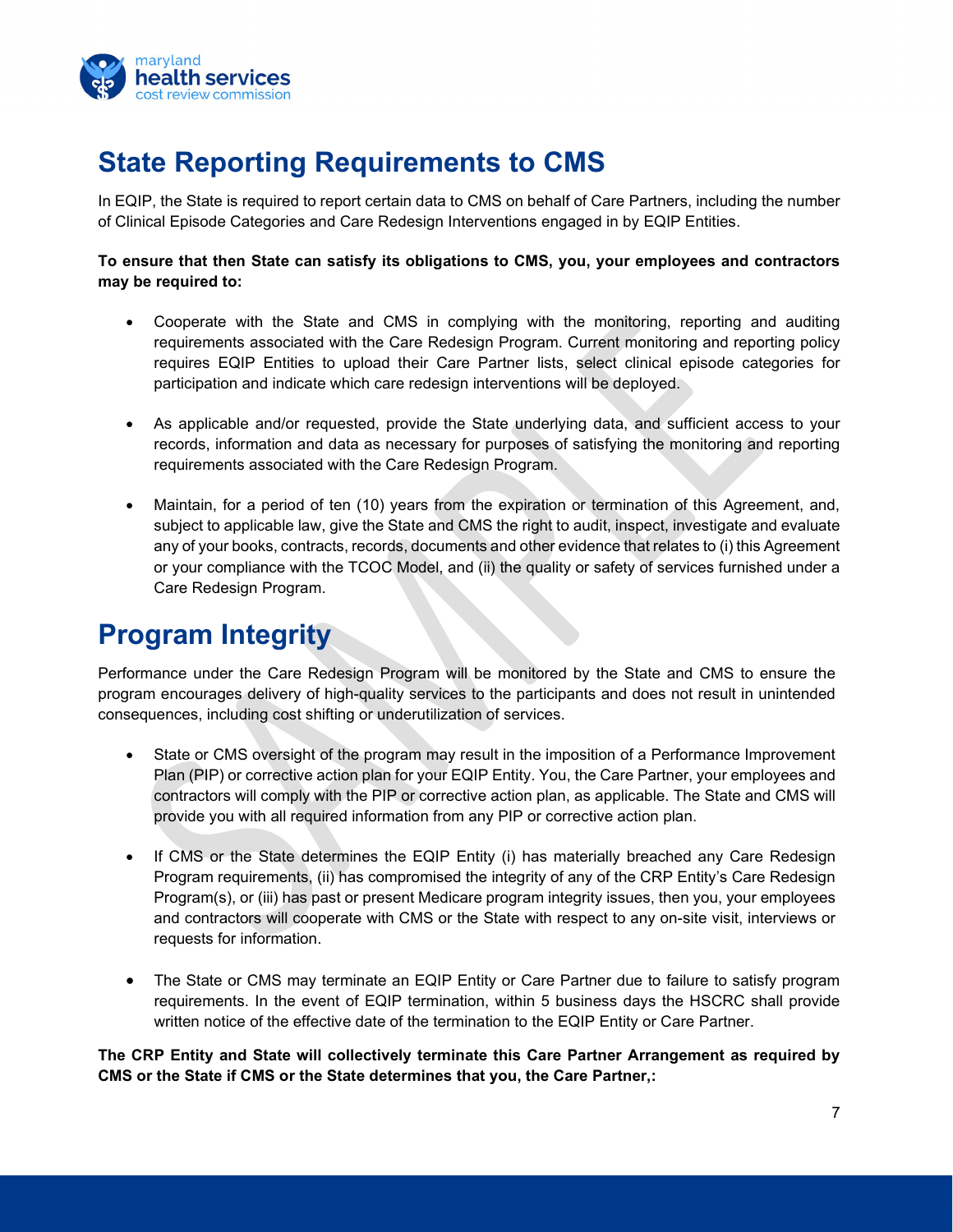

- Have failed to comply with the terms of this Agreement or any other Medicare program requirement, rule or regulation,
- Have failed to comply with a PIP, corrective action plan or other remedial action or to demonstrate improved performance following the imposition of any such PIP, corrective action plan or other remedial action,
- Have failed to materially comply with any reporting, monitoring or auditing plan or requirements under this Agreement or a Care Redesign Program,
- Have taken any action that threatens the health or safety of a Medicare beneficiary or other patient,
- Have submitted false data in connection with any aspect of the TCOC Model,
- Are subject to sanctions or other actions of an accrediting organization or a federal, state or local government agency, including revocation of Medicare billing privileges, Medicare or Medicaid program exclusion or debarment, or,
- Are subject to action by the U.S. Department of Health and Human Services (including the Office of Inspector General and CMS) or the U.S. Department of Justice to redress an allegation of fraud or significant misconduct, including being subject to the filing of a complaint, filing of a criminal charge, being subject to an indictment, being named as a defendant in a False Claims Act qui tam matter in which the government has intervened, or similar action.

#### <span id="page-9-0"></span>**Effect of Termination**

Upon termination of this Agreement, the CRP Entity will distribute any Incentive Payments owed to the EQIP Entity for episodes and Care Redesign Interventions performed prior to the termination of this Agreement, if applicable. Termination of the Care Partner Arrangement will not affect the rights and obligations of the Parties accrued prior to the effective date of the termination.